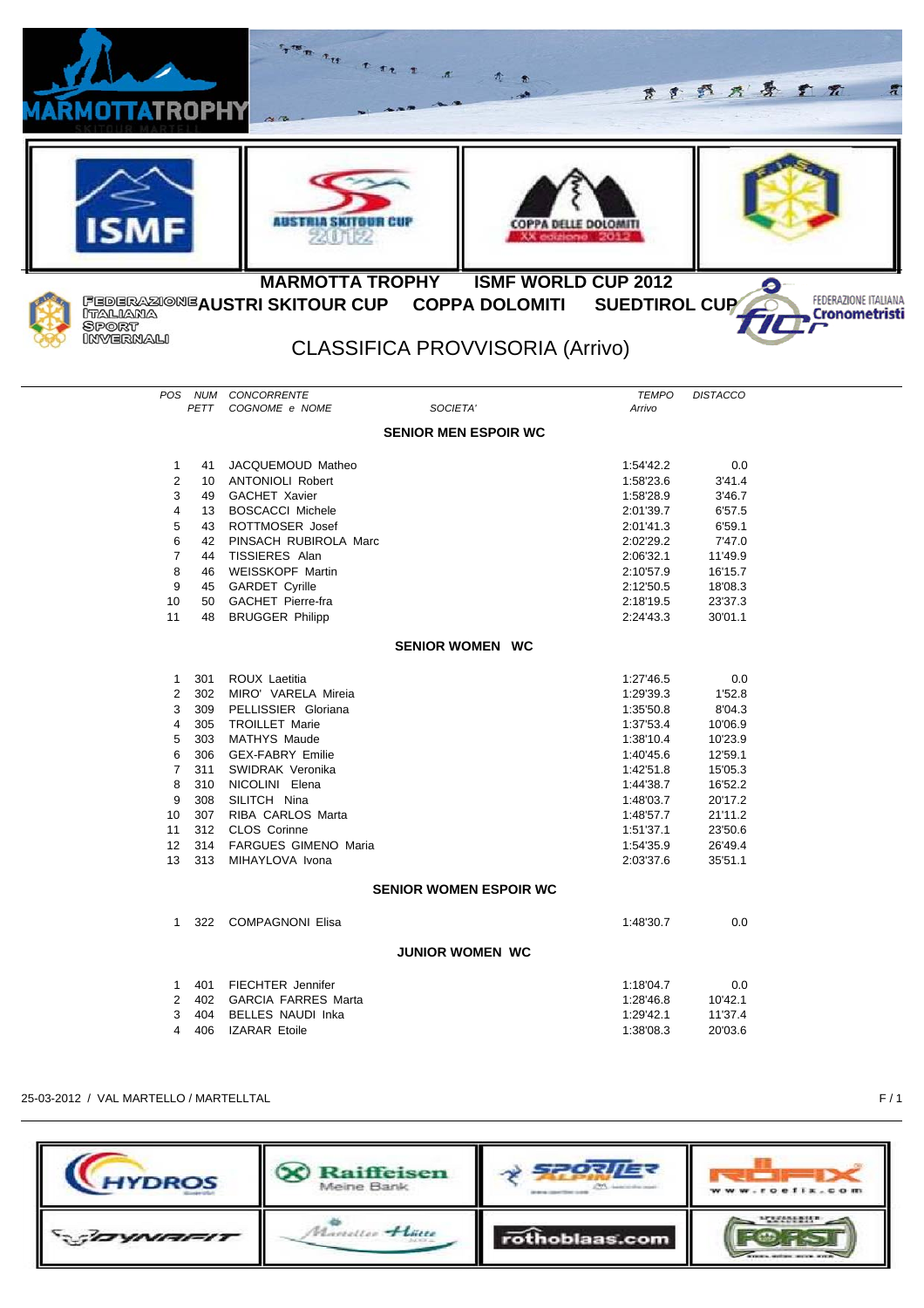|                                               |                   | POS NUM CONCORRENTE                             |                       | <b>TEMPO</b>           | <b>DISTACCO</b>      |  |
|-----------------------------------------------|-------------------|-------------------------------------------------|-----------------------|------------------------|----------------------|--|
|                                               | PETT              | COGNOME e NOME                                  | SOCIETA'              | Arrivo                 |                      |  |
|                                               |                   |                                                 | <b>CADET MEN WC</b>   |                        |                      |  |
|                                               |                   |                                                 |                       |                        |                      |  |
| $\mathbf{1}$                                  | 412<br>414        | <b>CORTHAY Thomas</b>                           |                       | 1:10'34.1              | 0.0                  |  |
| 2<br>3                                        | 413               | <b>MAGNINI Davide</b><br>SáDLO Dominik          |                       | 1:10'51.9<br>1:12'59.0 | 17.8<br>2'24.9       |  |
| 4                                             | 411               | DOMENECH Aleix                                  |                       | 1:14'06.2              | 3'32.1               |  |
| 5                                             | 416               | JUILLAGUET Swann                                |                       | 1:14'32.8              | 3'58.7               |  |
| 6                                             | 417               | <b>MEYNET</b> Jerome                            |                       | 1:15'18.7              | 4'44.6               |  |
| $\overline{7}$                                | 425               | <b>STEINBERGER Clemens</b>                      |                       | 1:22'29.2              | 11'55.1              |  |
| 8<br>9                                        | 418               | CAMPESTRINI Omar<br>415 TANCHEV Ivan            |                       | 1:22'32.9<br>1:40'32.6 | 11'58.8<br>29'58.5   |  |
|                                               |                   |                                                 |                       |                        |                      |  |
|                                               |                   |                                                 | <b>CADET WOMEN WC</b> |                        |                      |  |
| 1                                             | 441               | DE SILVESTRO Alba                               |                       | 1:26'00.4              | 0.0                  |  |
| 2                                             | 437               | <b>COMPAGNONI Giulia</b>                        |                       | 1:29'07.1              | 3'06.7               |  |
| 3                                             | 438               | <b>BALET Laura</b>                              |                       | 1:34'31.4              | 8'31.0               |  |
| 4<br>5                                        | 439<br>440        | MILLOZ Adèle<br>STOEGER Katharina               |                       | 1:38'36.7<br>1:48'38.5 | 12'36.3<br>22'38.1   |  |
|                                               |                   |                                                 | <b>JUNIOR MEN WC</b>  |                        |                      |  |
|                                               |                   |                                                 |                       |                        |                      |  |
| 1                                             | 351               | PALZER Anton                                    |                       | 1:19'13.0              | 0.0                  |  |
| 2<br>3                                        | 354<br>365        | <b>MAGUET Nadir</b><br><b>BOCHET Emilien</b>    |                       | 1:23'56.8<br>1:25'21.5 | 4'43.8<br>6'08.5     |  |
| 4                                             | 355               | <b>FERRARI Mirko</b>                            |                       | 1:26'22.9              | 7'09.9               |  |
| 5                                             | 353               | NICOLINI Federico                               |                       | 1:27'21.0              | 8'08.0               |  |
| 6                                             | 356               | STRADELLI Stefano                               |                       | 1:27'54.7              | 8'41.7               |  |
| 7                                             | 366               | <b>UNGER Cornelius</b>                          |                       | 1:29'52.6              | 10'39.6              |  |
| 8                                             | 358               | CARDONA COLL Oriol                              |                       | 1:32'40.4              | 13'27.4              |  |
| 9<br>10                                       | 361<br>359        | <b>ARNOLD Flavio</b><br><b>BRODARD David</b>    |                       | 1:33'02.1<br>1:34'05.3 | 13'49.1<br>14'52.3   |  |
| 11                                            | 362               | <b>LOCATELLI Baptiste</b>                       |                       | 1:36'48.9              | 17'35.9              |  |
| 12                                            | 360               | <b>BENDER Nathan</b>                            |                       | 1:37'57.0              | 18'44.0              |  |
| 13                                            | 364               | <b>CERUTTI Corentin</b>                         |                       | 1:39'13.0              | 20'00.0              |  |
| 14                                            | 357               | <b>CARRON Pierre-elie</b>                       |                       | 1:40'02.5              | 20'49.5              |  |
| 15                                            | 363               | <b>LECHNER Matthias</b>                         |                       | 1:43'18.8              | 24'05.8              |  |
| 16                                            | 367               | BALDASSARI Ivan                                 |                       | 2:33'10.5              | 1:13'57.5            |  |
|                                               |                   |                                                 | <b>SENIOR MEN WC</b>  |                        |                      |  |
| 1                                             | 3                 | <b>BON MARDION William</b>                      |                       | 1:52'40.1              | 0.0                  |  |
| 2                                             | $\mathbf{1}$      | JORNET BURGADA Kilian                           |                       | 1:53'02.9              | 22.8                 |  |
| 3<br>4                                        | 5<br>$\mathbf{2}$ | <b>REICHEGGER Manfred</b><br>HOLZKNECHT Lorenzo |                       | 1:55'17.6<br>1:57'29.9 | 2'37.5<br>4'49.8     |  |
| 5                                             | 7                 | <b>LANFRANCHI Pietro</b>                        |                       | 1:57'39.9              | 4'59.8               |  |
| 6                                             | 8                 | ANTHAMATTEN Martin                              |                       | 1:59'17.2              | 6'37.1               |  |
| 7                                             | 15                | <b>ECOEUR Yannick</b>                           |                       | 1:59'44.0              | 7'03.9               |  |
| 8                                             |                   | 9 FASSER Alexander                              |                       | 2:00'23.1              | 7'43.0               |  |
| 9                                             | 11                | <b>TRENTO Denis</b>                             |                       | 2:02'45.3              | 10'05.2              |  |
| 10<br>11                                      | 17<br>26          | <b>BRUNOD Dennis</b><br>STANTEJSKY Michal       |                       | 2:05'25.2<br>2:09'45.7 | 12'45.1<br>17'05.6   |  |
| 12                                            | 14                | SOLA' PASTORET Marc                             |                       | 2:10'55.7              | 18'15.6              |  |
| 13                                            | 31                | THEUX Marcel                                    |                       | 2:10'58.5              | 18'18.4              |  |
| 14                                            | 29                | <b>SCHUSTER Alexander</b>                       |                       | 2:13'28.0              | 20'47.9              |  |
| 15                                            | 22                | ALBOS CAVALIERE Joan                            |                       | 2:14'18.8              | 21'38.7              |  |
| 16<br>17                                      | 23<br>25          | <b>STOCK Markus</b><br><b>TOTEV Tervel</b>      |                       | 2:15'17.5<br>3:00'47.7 | 22'37.4<br>1:08'07.6 |  |
| 18                                            | 30                | PARK Jongil                                     |                       | 3:22'36.7              | 1:29'56.6            |  |
|                                               |                   |                                                 | <b>CADET WOMEN</b>    |                        |                      |  |
| $\mathbf{1}$                                  |                   | 443 CORAZZA Laura                               |                       | 2:01'26.3              | 0.0                  |  |
|                                               | 2 442             | MAGINI Lara                                     |                       | 2:38'29.1              | 37'02.8              |  |
|                                               |                   |                                                 | <b>CADET MEN</b>      |                        |                      |  |
| $\mathbf{1}$                                  | 419               | GRECO Andrea                                    |                       | 1:15'56.3              | 0.0                  |  |
| $\overline{2}$                                | 431               | <b>FRENA David</b>                              |                       | 1:21'12.1              | 5'15.8               |  |
| 3                                             | 423<br>4 421      | MUSCETTI Tomas<br><b>LEONARDI Michele</b>       |                       | 1:23'28.3<br>1:24'58.2 | 7'32.0<br>9'01.9     |  |
|                                               |                   |                                                 |                       |                        |                      |  |
| F/2<br>25-03-2012 / VAL MARTELLO / MARTELLTAL |                   |                                                 |                       |                        |                      |  |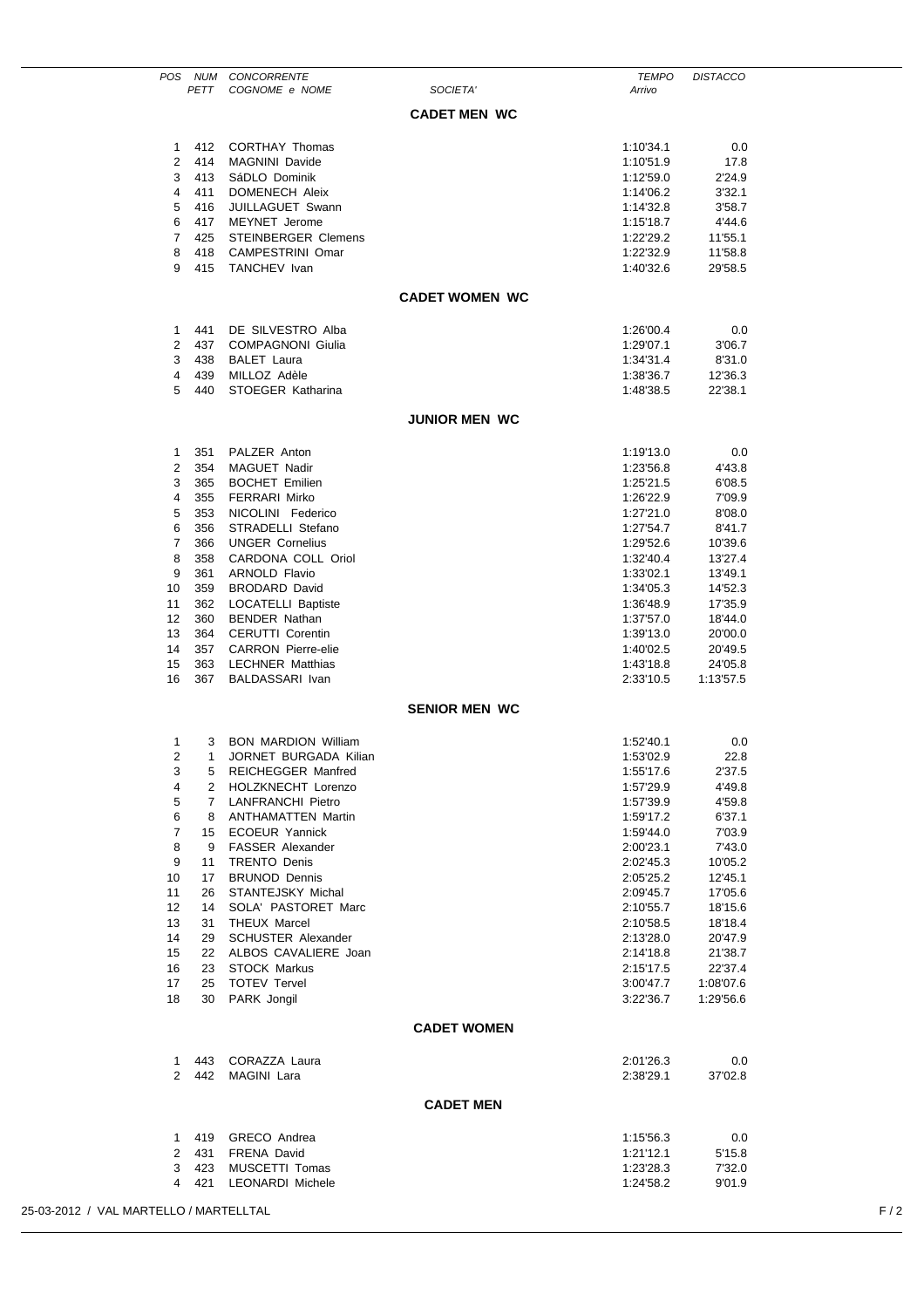| POS                                    | PETT       | NUM CONCORRENTE<br>COGNOME e NOME                  | SOCIETA'               | <b>TEMPO</b><br>Arrivo | <b>DISTACCO</b>        |     |
|----------------------------------------|------------|----------------------------------------------------|------------------------|------------------------|------------------------|-----|
|                                        |            |                                                    |                        |                        |                        |     |
| 5                                      | 422<br>434 | <b>BUGNA Maurizio</b><br><b>WAGNER</b> Johannes    |                        | 1:28'34.8<br>1:32'38.9 | 12'38.5                |     |
| 6<br>7                                 | 435        | GATZ Christoph                                     |                        | 1:34'24.1              | 16'42.6<br>18'27.8     |     |
| 8                                      | 427        | ANTONIUTTI Lorenzo                                 |                        | 1:35'01.1              | 19'04.8                |     |
| 9                                      | 444        | <b>WILD Christian</b>                              |                        | 1:35'27.9              | 19'31.6                |     |
| 10                                     | 428        | TREBO Mike                                         |                        | 1:36'08.8              | 20'12.5                |     |
| 11                                     | 426        | PETINA Fabio                                       |                        | 1:36'41.5              | 20'45.2                |     |
| 12                                     | 424        | FACCHIN Jacopo                                     |                        | 1:37'27.2              | 21'30.9                |     |
|                                        |            |                                                    |                        |                        |                        |     |
|                                        |            |                                                    | <b>JUNIOR WOMEN</b>    |                        |                        |     |
| 1                                      | 409        | <b>HOCHFILZER Maria</b>                            |                        | 1:39'57.7              | 0.0                    |     |
| 2                                      | 408        | <b>GROEBNER Franziska</b>                          |                        | 1:43'34.8              | 3'37.1                 |     |
| 3                                      | 410        | <b>BONAPACE Valeria</b>                            |                        | 1:51'45.5              | 11'47.8                |     |
|                                        |            |                                                    | <b>JUNIOR MEN</b>      |                        |                        |     |
|                                        |            |                                                    |                        |                        |                        |     |
| 1                                      | 371        | <b>BALDAUF Matthias</b>                            |                        | 1:39'18.3              | 0.0                    |     |
| 2                                      | 373        | <b>KURZ Simon</b>                                  |                        | 1:41'48.2              | 2'29.9                 |     |
| 3                                      | 317        | PAVANELLO Andrea                                   |                        | 1:44'05.2              | 4'46.9                 |     |
| 4                                      | 372        | FEDRIZZI Gabriele                                  |                        | 1:45'45.7              | 6'27.4                 |     |
| 5                                      | 370        | DE FILIPPO Antonio                                 |                        | 1:47'40.2              | 8'21.9                 |     |
| 6                                      | 369        | LASTEI Giovanni                                    |                        | 1:48'03.4              | 8'45.1                 |     |
| $\overline{7}$                         | 374        | <b>STRICKER Roland</b>                             |                        | 2:07'45.8              | 28'27.5                |     |
|                                        |            |                                                    | <b>MASTER MASCHILE</b> |                        |                        |     |
| 1                                      | 256        | NIEDERWIESER Christoph                             |                        | 2:12'03.9              | 0.0                    |     |
| 2                                      | 220        | STEINER Anton                                      |                        | 2:21'57.7              | 9'53.8                 |     |
| 3                                      | 254        | <b>WEGER Hubert</b>                                |                        | 2:33'50.6              | 21'46.7                |     |
| 4                                      | 113        | <b>HEISS Karl</b>                                  |                        | 2:33'58.3              | 21'54.4                |     |
| 5                                      | 255        | <b>HOELLER Karl</b>                                |                        | 2:43'03.4              | 30'59.5                |     |
|                                        |            |                                                    |                        |                        |                        |     |
|                                        |            |                                                    | <b>SENIOR WOMEN</b>    |                        |                        |     |
| 1                                      | 333        | PEDRANZINI Roberta                                 |                        | 1:31'52.1              | 0.0                    |     |
| 2                                      | 332        | MARTINELLI Francesca                               |                        | 1:31'57.9              | 5.8                    |     |
| 3                                      | 316        | <b>INNERHOFER Andrea</b>                           |                        | 1:45'31.0              | 13'38.9                |     |
| 4                                      | 344        | STUFFER Birgit                                     |                        | 1:50'22.4              | 18'30.3                |     |
| 5                                      | 336        | <b>WACKER Patrizia</b>                             |                        | 1:53'02.1              | 21'10.0                |     |
| 6                                      | 338        | <b>GROSS Annemarie</b>                             |                        | 1:57'36.4              | 25'44.3                |     |
| 7                                      | 337        | <b>OSLER</b> Federica                              |                        | 1:59'00.9              | 27'08.8                |     |
| 8                                      | 343        | DE SIMONE Stefanie                                 |                        | 1:59'40.7              | 27'48.6                |     |
| 9                                      | 335        | SARTOGO Monica                                     |                        | 2:04'02.6              | 32'10.5                |     |
| 10                                     | 341        | DE FRANCESCH Nada                                  |                        | 2:25'32.9              | 53'40.8                |     |
| 11                                     | 340        | LAVEZZARI Francesca                                |                        | 2:25'33.0              | 53'40.9                |     |
| 12<br>13                               | 346<br>347 | CLERICI Miriam<br>PERATHONER Manuela               |                        | 2:39'50.7<br>2:57'51.4 | 1:07'58.6<br>1:25'59.3 |     |
| 14                                     | 345        | BERNAZZOLI Anna                                    |                        | 3:41'04.2              | 2:09'12.1              |     |
|                                        |            |                                                    |                        |                        |                        |     |
|                                        |            |                                                    | <b>SENIOR MEN</b>      |                        |                        |     |
| $\mathbf{1}$                           | 18         | FOLLADOR Alessandro                                |                        | 2:01'07.3              | 0.0                    |     |
| 2                                      | 74         | ZULIAN Ivo                                         |                        | 2:02'05.4              | 58.1                   |     |
| 3                                      | 95         | GALIZZI Davide                                     |                        | 2:03'25.5              | 2'18.2                 |     |
| 4                                      | 16         | <b>KUHAR Nejc</b>                                  |                        | 2:03'51.1              | 2'43.8                 |     |
| 5                                      | 112        | <b>BECCARI Filippo</b>                             |                        | 2:06'08.5              | 5'01.2                 |     |
| 6                                      | 167        | DEZULIAN Riccardo                                  |                        | 2:08'56.6              | 7'49.3                 |     |
| 7                                      | 174        | DE SIMONE Roberto                                  |                        | 2:09'36.3              | 8'29.0                 |     |
| 8                                      | 84         | <b>INNERHOFER Paul</b>                             |                        | 2:10'28.7              | 9'21.4                 |     |
| 9<br>10                                | 256<br>75  | NIEDERWIESER Christoph<br><b>TAUFER Alessandro</b> |                        | 2:12'03.9              | 10'56.6                |     |
| 11                                     | 191        | <b>GRAF</b> Johannes                               |                        | 2:14'51.3<br>2:15'54.8 | 13'44.0<br>14'47.5     |     |
| $12 \overline{ }$                      | 180        | DEL MISSIER Marco                                  |                        | 2:16'48.5              | 15'41.2                |     |
| 13                                     | 205        | MATTIATO Andrea                                    |                        | 2:17'53.6              | 16'46.3                |     |
| 14                                     | 105        | <b>TOCKNER Andreas</b>                             |                        | 2:18'05.4              | 16'58.1                |     |
| 15                                     | 76         | <b>CRAFFONARA Lois</b>                             |                        | 2:18'39.4              | 17'32.1                |     |
| 16                                     | 253        | <b>EDER Christian</b>                              |                        | 2:18'59.0              | 17'51.7                |     |
| 17                                     | 170        | MARTINI Thomas                                     |                        | 2:21'18.3              | 20'11.0                |     |
| 18                                     | 251        | PUNTEL Fabrizio                                    |                        | 2:23'04.5              | 21'57.2                |     |
| 19                                     | 146        | SALVADORI Alex                                     |                        | 2:24'33.8              | 23'26.5                |     |
| 25-03-2012 / VAL MARTELLO / MARTELLTAL |            |                                                    |                        |                        |                        | F/3 |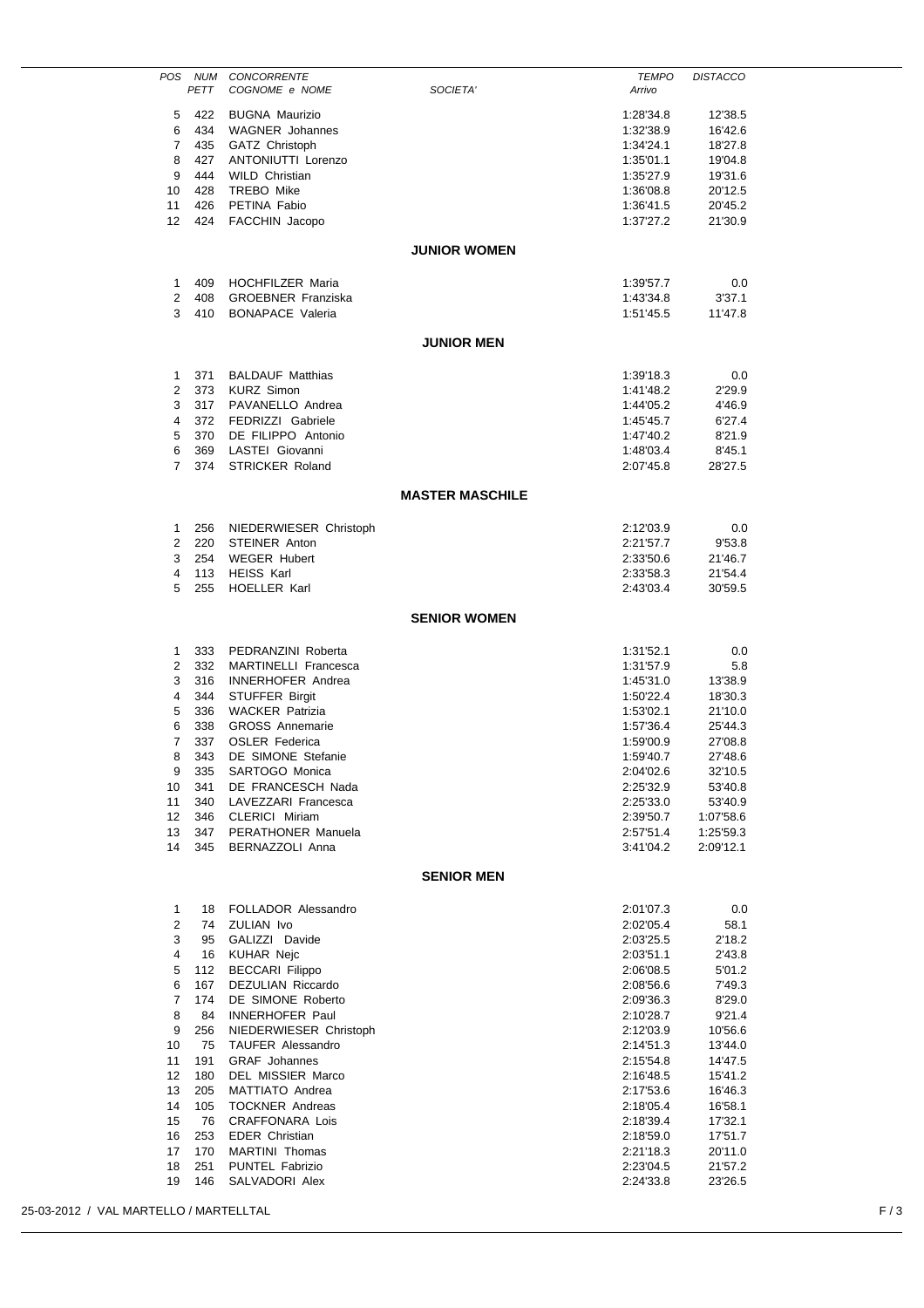| POS                                    | NUM        | <b>CONCORRENTE</b>                               |                        | <b>TEMPO</b> | <b>DISTACCO</b>        |
|----------------------------------------|------------|--------------------------------------------------|------------------------|--------------|------------------------|
|                                        | PETT       | COGNOME e NOME                                   | SOCIETA'<br>Arrivo     |              |                        |
| 20                                     | 77         | <b>IRSARA Andreas</b>                            | 2:25'08.8              |              | 24'01.5                |
| 21                                     | 86         | <b>WELLENZOHN Klaus</b>                          | 2:26'47.4              |              | 25'40.1                |
| 22                                     | 85         | <b>ERHARD Alexander</b>                          | 2:26'48.0              |              | 25'40.7                |
| 23                                     | 87         | <b>KOFLER Horst</b>                              | 2:27'35.5              |              | 26'28.2                |
| 24<br>25                               | 164<br>163 | MATTIA Lampis<br>REDOLFI Marco                   | 2:27'57.3<br>2:28'52.1 |              | 26'50.0<br>27'44.8     |
| 26                                     | 115        | <b>ARQUIN Lukas</b>                              | 2:29'00.0              |              | 27'52.7                |
| 27                                     | 88         | DELLAGIACOMA Andrea                              | 2:29'51.7              |              | 28'44.4                |
| 28                                     | 106        | <b>BETTEGA Simone</b>                            | 2:32'20.9              |              | 31'13.6                |
| 29                                     | 209        | <b>BOIGS Xaver</b>                               | 2:32'42.9              |              | 31'35.6                |
| 30                                     | 113        | <b>HEISS Karl</b>                                | 2:33'58.3              |              | 32'51.0                |
| 31<br>32                               | 204<br>72  | <b>DEGASPERI Manuel</b><br><b>THALER Sigmund</b> | 2:35'24.2<br>2:35'48.0 |              | 34'16.9<br>34'40.7     |
| 33                                     | 108        | <b>BONAZZA Mauro</b>                             | 2:36'47.4              |              | 35'40.1                |
| 34                                     | 99         | <b>BENVENUTI Mirko</b>                           | 2:38'48.8              |              | 37'41.5                |
| 35                                     | 117        | RAFFL Marian                                     | 2:38'51.8              |              | 37'44.5                |
| 36                                     | 137        | <b>AMHOF Robert</b>                              | 2:39'44.2              |              | 38'36.9                |
| 37                                     | 110        | NATTER Lothar                                    | 2:39'44.7              |              | 38'37.4                |
| 38                                     | 114        | <b>WEISSTEINER Stefan</b>                        | 2:40'04.9              |              | 38'57.6                |
| 39                                     | 150        | <b>IRSARA Rene</b>                               | 2:40'26.2              |              | 39'18.9                |
| 40<br>41                               | 78<br>116  | ROMANO Giovanni<br>MOOSBRUGGER Daniel            | 2:41'15.1<br>2:41'15.5 |              | 40'07.8<br>40'08.2     |
| 42                                     | 139        | ADANG Jan paul                                   | 2:41'19.3              |              | 40'12.0                |
| 43                                     | 173        | FORNI Alessandro                                 | 2:41'53.9              |              | 40'46.6                |
| 44                                     | 79         | SINICATO Marco                                   | 2:42'01.6              |              | 40'54.3                |
| 45                                     | 100        | SILLABER Alex                                    | 2:42'33.8              |              | 41'26.5                |
| 46                                     | 90         | PERLINI Enrico                                   | 2:45'47.7              |              | 44'40.4                |
| 47                                     | 183        | <b>BRIOSI Aldo</b>                               | 2:45'48.6              |              | 44'41.3                |
| 48                                     | 178        | PEDROTTI Luca                                    | 2:46'16.8              |              | 45'09.5                |
| 49<br>50                               | 125<br>176 | DA RIN PISTER Angelo<br><b>UBALDI David</b>      | 2:46'28.6<br>2:47'56.5 |              | 45'21.3<br>46'49.2     |
| 51                                     | 207        | WILLIBALD Sepp                                   | 2:48'09.5              |              | 47'02.2                |
| 52                                     | 172        | REDOLFI Mauro                                    | 2:48'16.2              |              | 47'08.9                |
| 53                                     | 98         | <b>GASSE Hannes</b>                              | 2:51'28.3              |              | 50'21.0                |
| 54                                     | 94         | <b>IRSARA Michael</b>                            | 2:51'45.3              |              | 50'38.0                |
| 55                                     | 258        | <b>PLAIKNER Reinhard</b>                         | 2:52'30.3              |              | 51'23.0                |
| 56                                     | 92         | <b>WAGNER</b> Stephan                            | 2:52'33.0              |              | 51'25.7                |
| 57                                     | 120<br>245 | <b>SARTORI Timoteo</b><br>MATTEI Andrea          | 2:52'47.6              |              | 51'40.3                |
| 58<br>59                               | 177        | <b>MASTROTTO Michele</b>                         | 2:52'48.6<br>2:53'54.5 |              | 51'41.3<br>52'47.2     |
| 60                                     | 210        | SEIWALD Gerhard                                  | 2:54'00.7              |              | 52'53.4                |
| 61                                     | 118        | SUTTERLUET Martin                                | 2:54'38.7              |              | 53'31.4                |
| 62                                     | 181        | <b>BRAMBILLA Giorgio</b>                         | 2:54'44.0              |              | 53'36.7                |
| 63                                     | 121        | KEIM Alexander                                   | 2:57'32.1              |              | 56'24.8                |
| 64                                     | 71         | THALER Winfrid                                   | 2:57'59.8              |              | 56'52.5                |
| 65                                     | 136        | SCHOEPFER Gerhard                                | 2:58'07.0              |              | 56'59.7                |
| 66<br>67                               | 208<br>142 | PERUFFO Marco<br><b>FEDELE Michele</b>           | 2:58'49.2<br>2:59'19.1 |              | 57'41.9                |
| 68                                     | 200        | GIPPERICH Thomas                                 | 2:59'20.7              |              | 58'11.8<br>58'13.4     |
| 69                                     | 153        | COSTA Valentino                                  | 3:01'05.7              |              | 59'58.4                |
| 70                                     | 179        | ARSUFFI Mirko                                    | 3:01'30.8              |              | 1:00'23.5              |
| 71                                     | 197        | RATZ Daniel                                      | 3:01'42.8              |              | 1:00'35.5              |
| 72                                     | 160        | <b>CORNELLA Luca</b>                             | 3:01'56.7              |              | 1:00'49.4              |
| 73                                     | 154        | <b>DECIMA Simone</b>                             | 3:03'16.9              |              | 1:02'09.6              |
| 74                                     | 93         | FONDRIEST Tommaso                                | 3:06'35.4              |              | 1:05'28.1              |
| 75<br>76                               | 119<br>145 | KITZBICHLER Werner<br>LUDWIG Gerhard             | 3:06'47.1<br>3:09'49.8 |              | 1:05'39.8<br>1:08'42.5 |
| 77                                     | 128        | <b>WILLEIT Markus</b>                            | 3:10'43.8              |              | 1:09'36.5              |
| 78                                     | 175        | FRIGO Silvano                                    | 3:11'06.4              |              | 1:09'59.1              |
| 79                                     | 157        | MAGNABOSCO Davide                                | 3:11'07.7              |              | 1:10'00.4              |
| 80                                     | 166        | <b>BOSDACHIN Manuel</b>                          | 3:12'36.4              |              | 1:11'29.1              |
| 81                                     | 101        | <b>AGLIONI</b> Luca                              | 3:12'49.7              |              | 1:11'42.4              |
| 82                                     | 97         | <b>IRSARA Daniele</b>                            | 3:13'17.0              |              | 1:12'09.7              |
| 83                                     | 249        | SUTTERLUETY Thomas                               | 3:14'10.6              |              | 1:13'03.3              |
| 84<br>85                               | 109<br>140 | OLIVI Andrea<br><b>ZANIER Michele</b>            | 3:15'00.5<br>3:17'28.2 |              | 1:13'53.2<br>1:16'20.9 |
| 86                                     | 148        | BERTOLINI Andrea                                 | 3:17'45.4              |              | 1:16'38.1              |
| 87                                     | 127        | POLIN Michele                                    | 3:18'25.3              |              | 1:17'18.0              |
| 88                                     | 89         | DELLAGIACOMA Giuseppe                            | 3:20'35.5              |              | 1:19'28.2              |
| 89                                     | 135        | <b>TOLL Dietmar</b>                              | 3:21'20.7              |              | 1:20'13.4              |
| 90                                     | 171        | LANDOLFI Alessandro                              | 3:21'35.2              |              | 1:20'27.9              |
| 91                                     | 257        | CHIONA Andrea                                    | 3:23'55.3              |              | 1:22'48.0              |
| 25-03-2012 / VAL MARTELLO / MARTELLTAL |            |                                                  |                        |              | F/4                    |